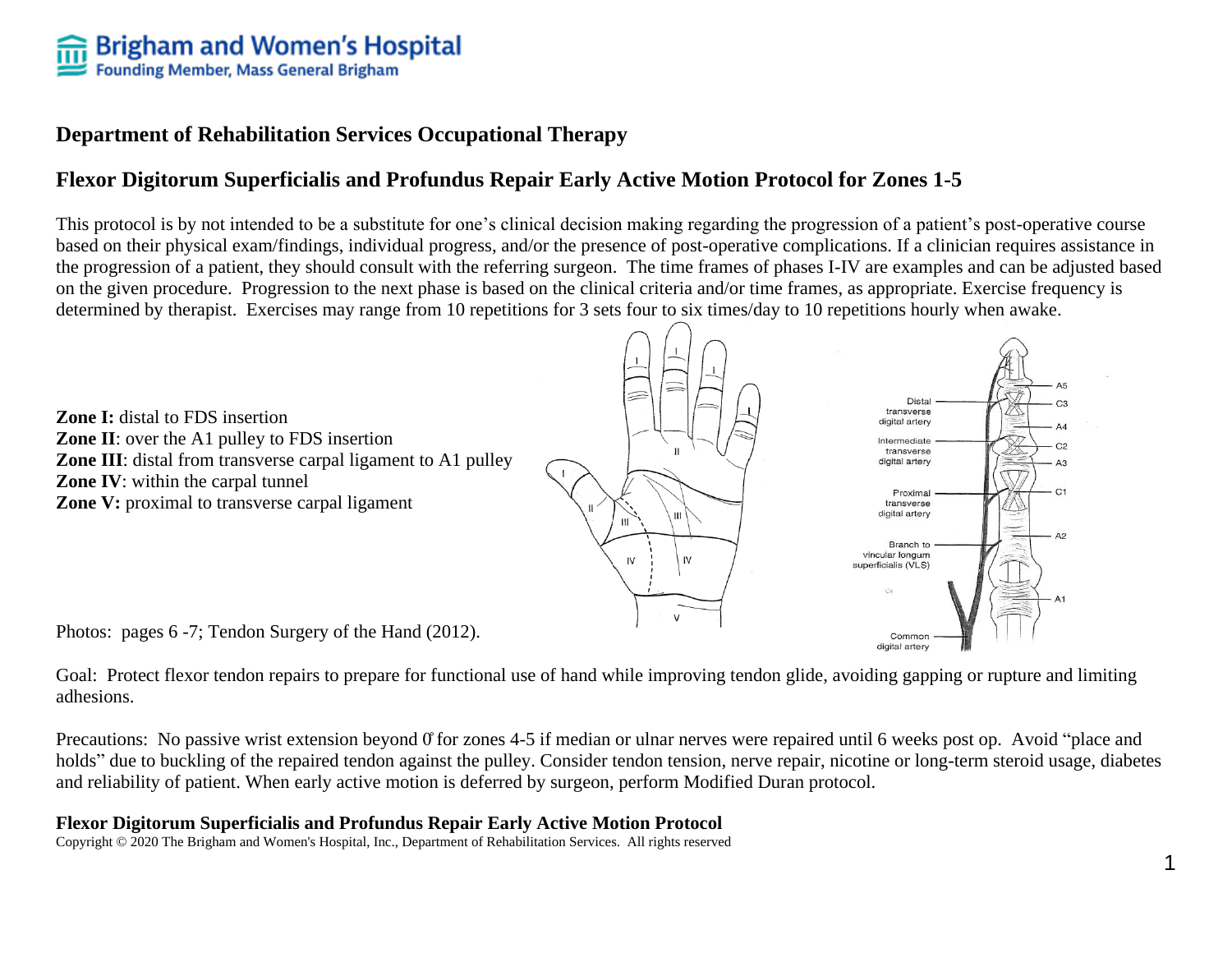## **Early Active Controlled Motion:**

| <b>PHASE</b> | <b>ORTHOTICS</b>                             | THERAPEUTIC EXERCISES                        | <b>CONSIDERATIONS</b>                        |
|--------------|----------------------------------------------|----------------------------------------------|----------------------------------------------|
| I Immediate  | Zones 1 -3: dorsal forearm-based             | 1. Passive DIP flexion & active              | Repaired tendon strength reduces as the      |
| phase: day   | blocking with wrist extended 20°             | extension to orthosis.                       | angle of tension is increased around the     |
| $3$ to $2$   | with MCPs flexed 30-40, PIP & DIP            | 2. Passive PIP flexion & active extension    | joint axis. Tendon repair is weakest post op |
| weeks.       | joints $0$ .                                 | to orthosis.                                 | day $5-21$ .                                 |
|              |                                              | Passively MCPs in 60-80 flexion and<br>3.    |                                              |
|              | <b>Zones 4 &amp; 5:</b> dorsal forearm-based | active extension of PIP, DIP joints to       | Refer to photo in attached page 5 addendum   |
|              | blocking orthotic: wrist 0, MCPs             | $\theta$ to orthosis.                        | for 25% of fist.                             |
|              | flexed 60-75, PIP $\&$ DIP joints 0.         | 4. Passive wrist flexion & active wrist      |                                              |
|              |                                              | extension to orthosis.                       |                                              |
|              | Pulley ring orthosis is pulley               | 5. On day 4-5, following passive             |                                              |
|              | repaired.                                    | exercises, perform active motion to          |                                              |
|              |                                              | gain 25% of fist & active extension to       |                                              |
|              |                                              | orthosis.                                    |                                              |
|              |                                              |                                              |                                              |
| II:          | Week 4, transition orthosis to hand          | 1. Active motion to gain 50% of fist $\&$    | Refer to photo in attached page 5 addendum   |
| Protective   | based.                                       | active extension to orthosis.                | for $50\%$ fist.                             |
| phase: 2-4   |                                              | 2. Week 3-4, active 75% of fist $&$ active   |                                              |
| weeks        |                                              | extension to orthosis.                       |                                              |
|              |                                              | Week 3, remove orthosis in clinic for<br>3.  |                                              |
|              |                                              | light fine motor activity.                   |                                              |
|              |                                              | 4. Week 4, begin flexor tendon gliding       |                                              |
|              |                                              | and FDS isolated gliding to repaired         |                                              |
|              |                                              | finger with wrist in $0^{\circ}$ -20°. Wrist |                                              |
|              |                                              | tenodesis. Begin light fine motor            |                                              |
|              |                                              | activities at home.                          |                                              |
| III:         | Gradually wean from orthosis                 | 1. Flexor tendon gliding with wrist          | No composite wrist beyond 30 & combined      |
| Intermediate | during day. Discharge orthosis by 6          | extended 20-30.                              | finger extension until 6 weeks.              |
| phase 4-6    | weeks.                                       | 2. 5 weeks, DIP & PIP blocking.              |                                              |
| weeks        |                                              | 6 weeks, progression of functional<br>3.     |                                              |
|              | 6 weeks post op, if IP joints are stiff      | activities.                                  | Avoid PIP & DIP joint blocking to small      |
|              | in flexion, convert dorsal block to          |                                              | finger (increases risk of rupture).          |

#### **Flexor Digitorum Superficialis and Profundus Repair Early Active Motion Protocol**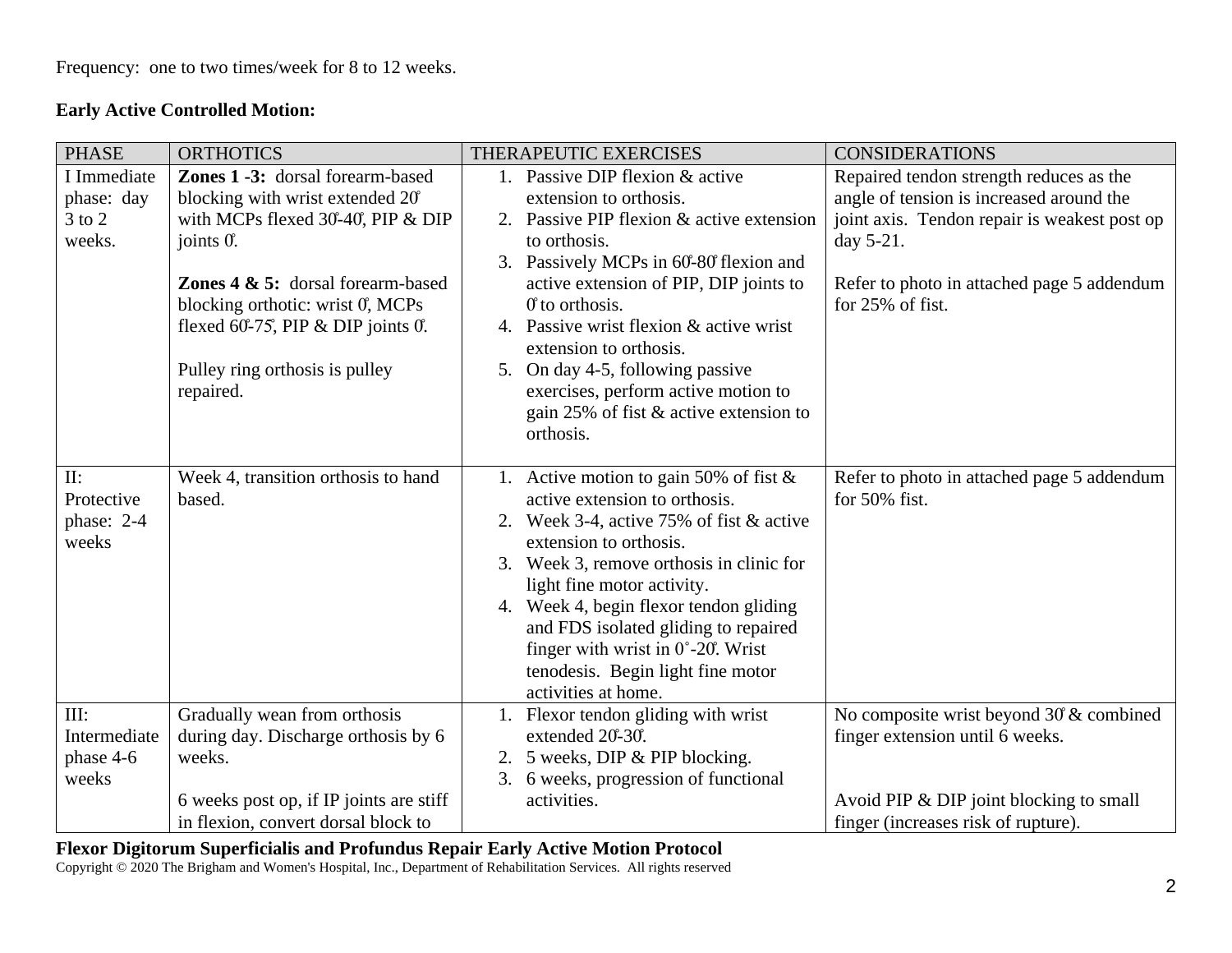|               | volar hand based nighttime orthosis  |                                            | Weight lifting restriction.                 |
|---------------|--------------------------------------|--------------------------------------------|---------------------------------------------|
|               | for zone 2 or to volar forearm based |                                            |                                             |
|               | for zone 3.                          |                                            |                                             |
| IV:           | Discharge night time orthosis when   | Week 8: begin light graded strengthening.  | No resisted grip or pinch exercises until 8 |
| Minimal       | digital active extension is $0$ .    | Resisted isolated DIP & PIP flexion.       | weeks post op.                              |
| protection    |                                      | Progress with work and sport activities to |                                             |
| phase: $6-12$ |                                      | unrestricted participation with MD         |                                             |
| weeks         |                                      | authorization.                             |                                             |

Monique Turenne, OT<br>04/2020

# Author: **Reviewers: Reviewers: Reviewers: Reviewers: Marjorie Helman, OT** Nancy Kelly, OT Monica McDonagh, OT

**Flexor Digitorum Superficialis and Profundus Repair Early Active Motion Protocol**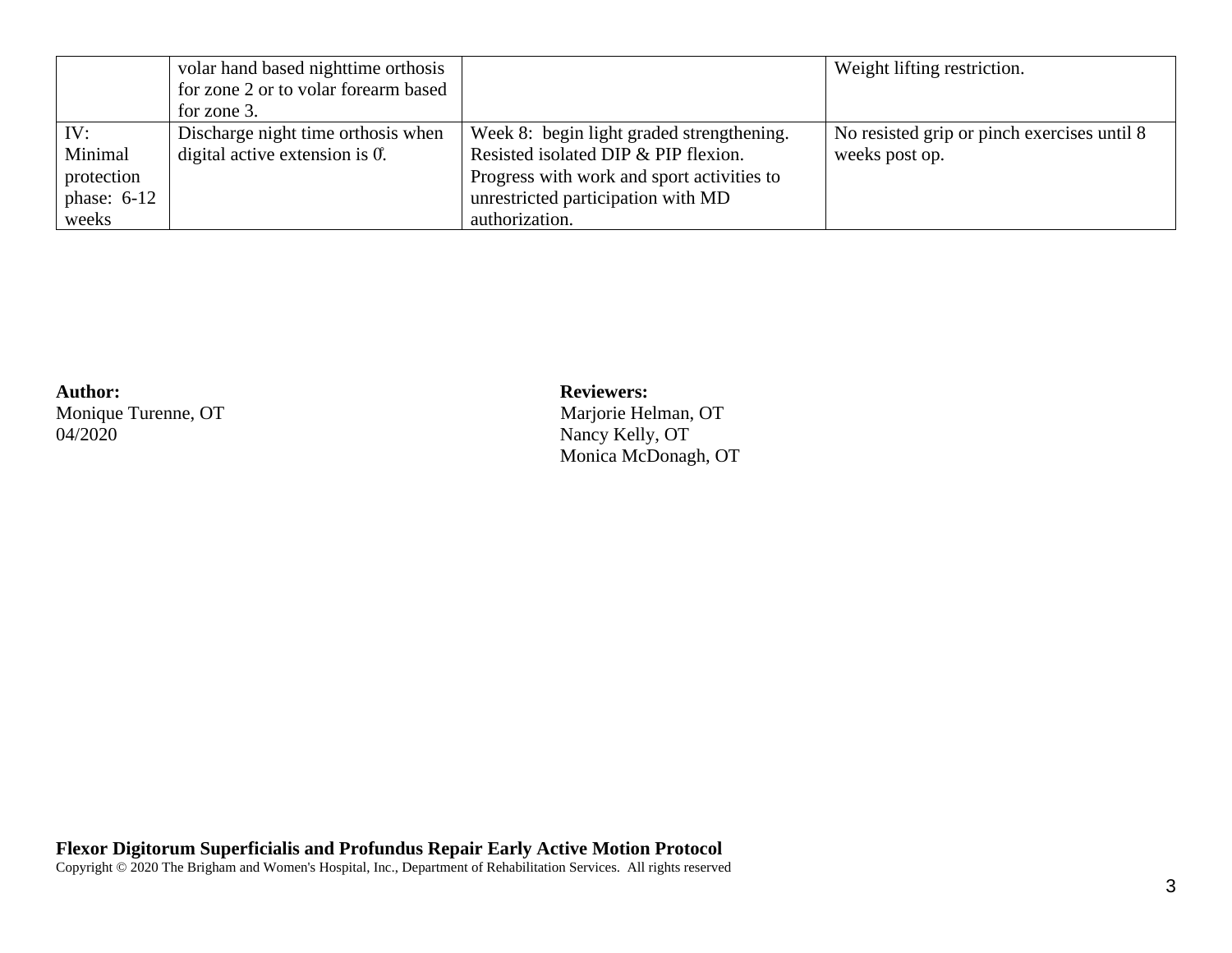### **REFERENCES**

Evans, R. B. (2012). Managing the injured tendon: current concepts. *Journal of Hand Therapy*, 25(2): 173-186.

- Geetha, K., Hariharan, N.C., and Mohan, J. (2014). Early ultrasound therapy for rehabilitation after zone II flexor tendon repair. *Indian Journal of Plastic Surgery*, 47(1); 85-91.
- Higgins A., & Lalonde D. (2016). Flexor tendon repair postoperative rehabilitation: the Saint John protocol. *Plastic Reconstructive Surgery Global Open*. 4(11). Available at: http://www.ncbi.nlm.nih.gov/pmc/articles/PMCS142. Accessed 12/18/2018.
- Howell, J.W., & Peck, F. (2013). Rehabilitation of flexor and extensor tendon injuries in the hand: current updates. *Injury, International Journal Care Injured*, 44, 397-402.
- Pettengill, K., & Van Strein, G. (2011). Postoperative management of flexor tendon injuries. In T.M. Skirven, A.L. Osterman, J.M. Fedorczyk, & P.C. Amadio (Eds.), *Rehabilitation of the hand and upper extremity* 6<sup>th</sup> ed., (pp. 457-478). Philadephia, PA: Elsevier.
- Pettengill, K., & Van Strein, G. (2012). State of the art of flexor tendon rehabilitation. In: J.B., Tang, P.C., Amadio, J.C., Guimberteau, J., Chang, D., Elliot & J.C., Colditz, (Eds.), *Tendon surgery of the hand*. (pp. 6-7; 405-414). Philadelphia, PA: Saunders.